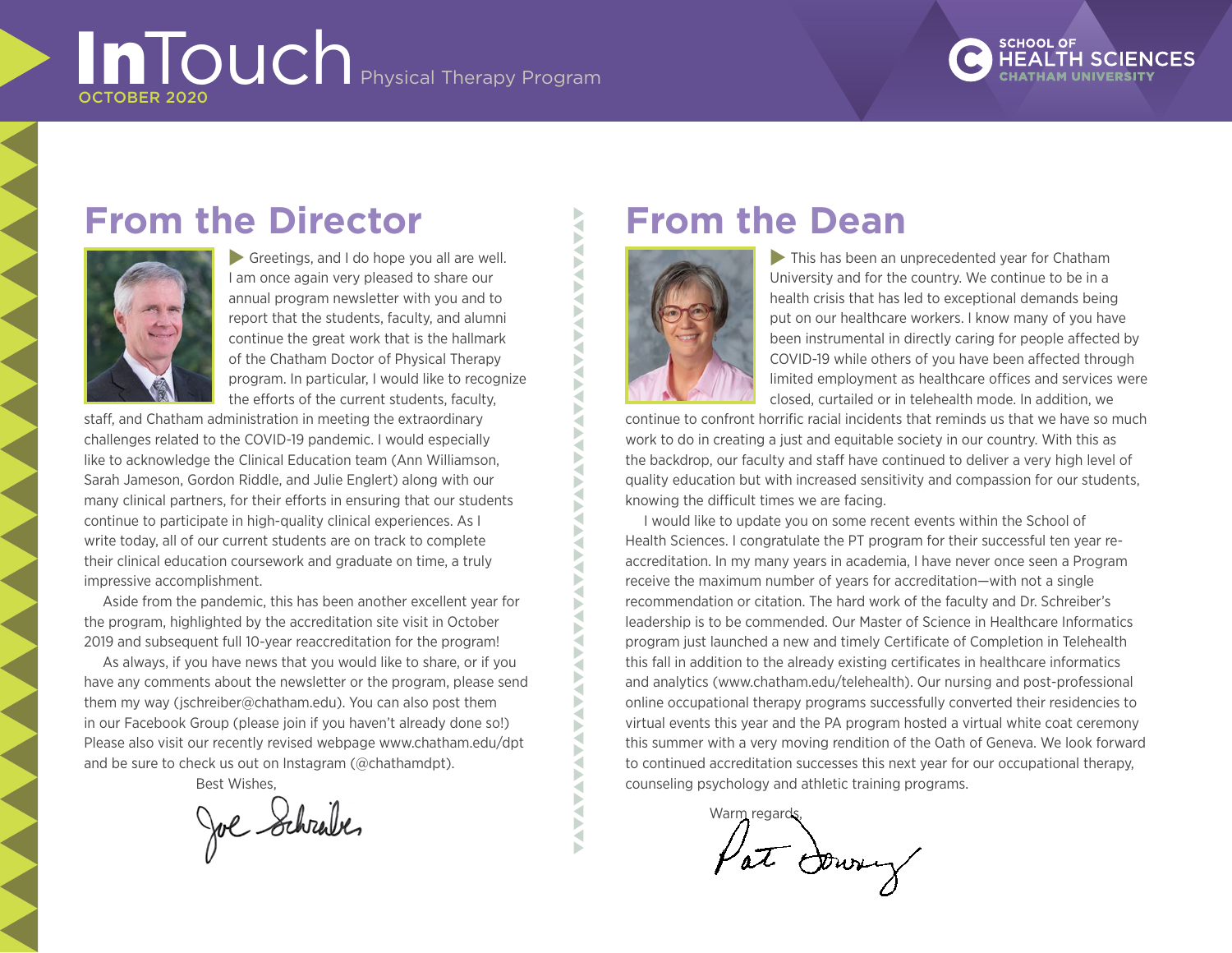## FACULTY RESEARCH AND SCHOLARSHIP, 2020-2021

**Bednarek M**, **Williamson A**, Downey P. High-Fidelity Simulation in an Entry-Level Physical Therapy Program: A Format for Debriefing. *Cardiopulmonary Physical Therapy Journal* July 2019

**Bednarek M.** Management of Type 2 Diabetes Mellitus in the Home Health Setting. APTA Home Health Section *The Quarterly Report*. Winter 2020; 55(1).

Lefebvre K, Wellmon R, Bartlo P, **Bednarek, M**, Hoffman J, Karnes J, Vandenberg L. Effects of guarding on the outcomes of the 6-minute walk test. *Cardiopulmonary Physical Therapy Journal. (in press)*

**Bednarek M**, Childers C, Panaro N, Shaw D. "Advanced Competency in Home Health Live Training" Invited Preconference Course at APTA Combined Sections Meeting. Denver, CO February 2020

**Bednarek M**, Kelly Lindenberg. "Phase 1 Cardiac/Pulmonary Rehabilitation: Building on the Basics"Pennsylvania Physical Therapy Association Move PA Annual Conference. October 2019

Ciolek C, **Criss M**, Wharton MA. Help! My patient has dementia. Effective strategies to enhance care for individuals living with dementia. PPTA Annual Conference, Geriatric SIG programming, Seven Springs, PA, October 2019 (invited professional meeting presentation)

**Criss M**. Does adding a single contact with older adults improve aging knowledge/attitudes in DPT students? Poster Presentation, PPTA Annual Conference, Seven Springs, PA, October 2019.

Scudder, A., Loughran, M., Bucey, J., Strong, G., Korach, N., Doas, M., **Jameson, S.,** Anderson, J., & O'Keefe, L. (2019). *Screening, Brief Intervention, and Referral to Treatment (SBIRT): Expansion of Substance-Misuse Training to Non-Physician Healthcare Trainees*.

Moses, **J. Karas**, S. Evaluation and treatment of trigeminal symptoms of cervical origin following a motor vehicle crash: A case report with 9 month follow up. *Journal of Chiropractic Medicine.* (2020)

Faville J. **Karas S**. Venous Malformation in the Gastrocnemius Muscle. JOSPT. (2020)

Young J. McDevitt A. Emerson A. **Karas S**. Mintken P. Upping you're A game in OMT research. AAOMPT. (Orlando, FL) October 2019.

Ramiscal L, Henry L, Pettman E, **Karas S**. Pain Prevalence in Upper Cervical Stability Testing in Healthy Individuals. AAOMPT. (Orlando, FL) October 2019

Perry SB. Billek-Sawhney B. Schreiber J. Stroke Prevention: Education and Barriers for Physical and Occupational Therapists Caring for Older Adults. *J Phys Occup Ther Geriatrics,* published online Apr 22, 2020

Downey PD. **Perry SB.** Marchetti G. Thompson D. Use of a fracture prevention screening algorithm predicts self-reported falls in post-menopausal women. *Physiotherapy Theory and Practice.* 2020; 36:134-141.

**Perry SB.** Billek-Sawhney B. Schreiber J. Physical activity testing and selfmonitoring recommendations provided by physical therapists for stroke prevention. Poster Presentation APTA Combined Sections Meeting, Denver. February 2020

**Schreiber J**, Gagnon K, Kendall E, Laforme-Fiss A, Rapport MJ, Wynarczuk K. Development of a Grading Rubric to Assess Learning in Pediatric Physical Therapy Education. *Pediatric Physical Therapy.* 2020; 32(1): 70-79.

Nixon-Cave K, Kaplan S, Dole R, **Schreiber J**. Pediatric Physical Therapists Use of the Congenital Muscular Torticollis Clinical Practice Guidelines; a Qualitative Interview Study on Its Implementation. *Pediatric Physical Therapy*: 2019; 31: 331- 336

**Schreiber J** & Brilmyer J. Use of real-time, interactive video for observation of pediatric physical therapy. Clinical Forum Presentation. Academy of Pediatric Physical Therapy Annual Conference. November 2019

**Schreiber J**, Gagnon K, Kendall E, Fiss A, Rapport MJ, Wynarczuk K. Experiential Learning Assessment Tool Analysis: A Pilot Study. Platform Presentation. Academy of Pediatric Physical Therapy Annual Conference. November 2019

Rapport, M. J. K., Gagnon, K., Wynarczuk, K. D., LaForme Fiss, A. C., **Schreiber, J**. M., Kendall, E. A. Assessment of student performance in pediatric PT: Reliability and feasibility of a new grading rubric. Poster presentation at the ATPA NEXT Conference, Chicago, IL, June 2019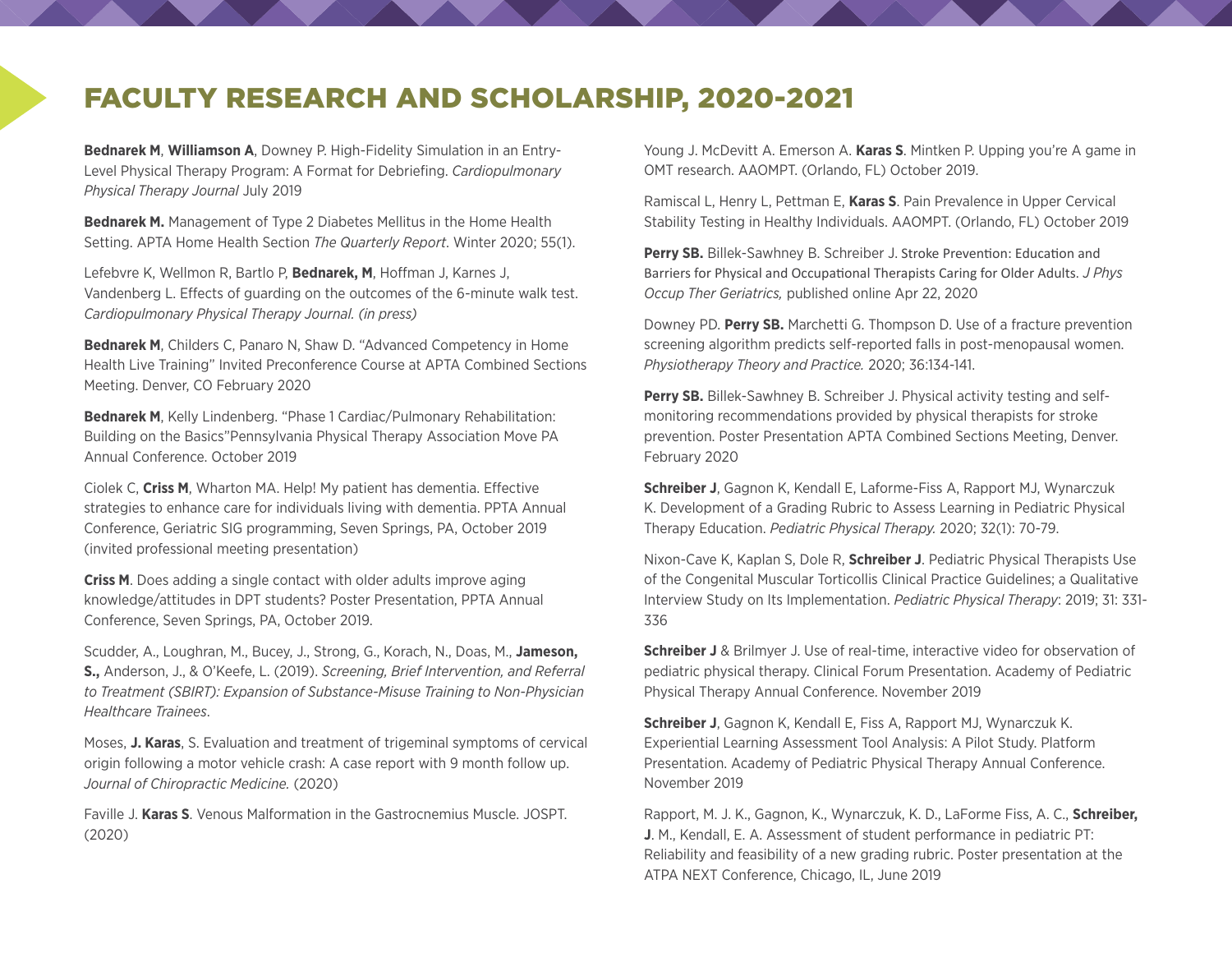## ALUMNI SPOTLIGHT

#### **Brian Dzurenda, MPT '96**



 $\blacktriangleright$  Brian Dzurenda is a 1996 graduate of Chatham University's inaugural physical therapy program. He has been a practicing PT for 24 years and was a classmate of Dr. Karas. His career started at Shadyside Hospital in an eclectic setting, but when the chance came to become more involved as a baseball coach in 2001, he began working in the home care setting. He points out the similarities of PT and baseball, "In both PT and baseball you

need to set realistic goals that are attainable. Research is the key to both. In PT you need evidence to back your treatment choices and in baseball you need statistical data to support your every move." He has used statistics well in baseball as the head coach of Serra Catholic, guiding them to several successful seasons on the way to becoming Pennsylvania's most successful high school baseball coach. "In many ways baseball players are like (PT) patients. They need to follow your instructions, or they will not be successful. There needs to also be an element of trust in both circumstances where the player or patient trusts that you know what you are doing. Confidence is the key in both instances."

 While he has managed his time as a PT and Coach, Brian wishes he would have taken time to learn a bit more about the business side of health care and pursued additional education in business and management. In 2000, Brian married Chatham alumna Meredith Toth, who is currently a PT for ManorCare in Shadyside. They have two daughters who are very active, one in ballet and the other in cross country and track. No decisions on whether we have two more PTs in the making. If you are interested in learning more about Coach Dzurenda please e-mail him at [Brimspt@aol.com](mailto:Brimspt@aol.com).

## Alumni Advisory Panel and Mentoring Program

 $\blacktriangleright$  The Alumni Advisory Panel continues to provide information and consultation for the program. The alumni mentoring program (M2M) was created by this panel,



**AVA** 

◀

₹ ь a

and continues through Linked IN. The primary goal of the mentoring program is<br>to support mutually beneficial professional relationships<br>in which an experienced person (mentor) provides<br>and support to another individual (m to support mutually beneficial professional relationships in which an experienced person (mentor) provides advice and support to another individual (mentee) to maximize professional growth, skills and knowledge. This program is mentee driven and collaborative, which allows flexibility within the mentor/mentee relationship. The relationship can be both long-term and short-term solution focused. The mentor and mentee will establish the length of the relationship, goals, communication methods and frequency of meetings based

on their individual schedules. For more information, please to the Mentoring Program LinkedIn page at **[www.linkedin.com/groups/12155606/](https://www.linkedin.com/groups/12155606/)**

PT Fund Continues to Grow

 $\blacktriangleright$  Six years ago, 22 alumni jump-started the Physical Therapy Fund by becoming "Leadership Donors." Thanks to their generosity and that of other donors over the years, the fund is now endowed at over \$35,000. As the fund has continued to grow, we have been able to use the annual interest as matching funds to support current students' attendance at CSM. Eventually when we reach our goal of \$100,000, we will be able to provide much needed scholarship assistance each year to current physical therapy students.

Please consider making a donation to the PT fund. You can do so either by visiting **[www.givecampus.com/campaigns/14322/donations/new](https://www.givecampus.com/campaigns/14322/donations/new)** or by sending a check made out to Chatham University PT Fund to Chatham University, Joe Schreiber, Woodland Road, Pittsburgh, PA 15232. Thanks very much.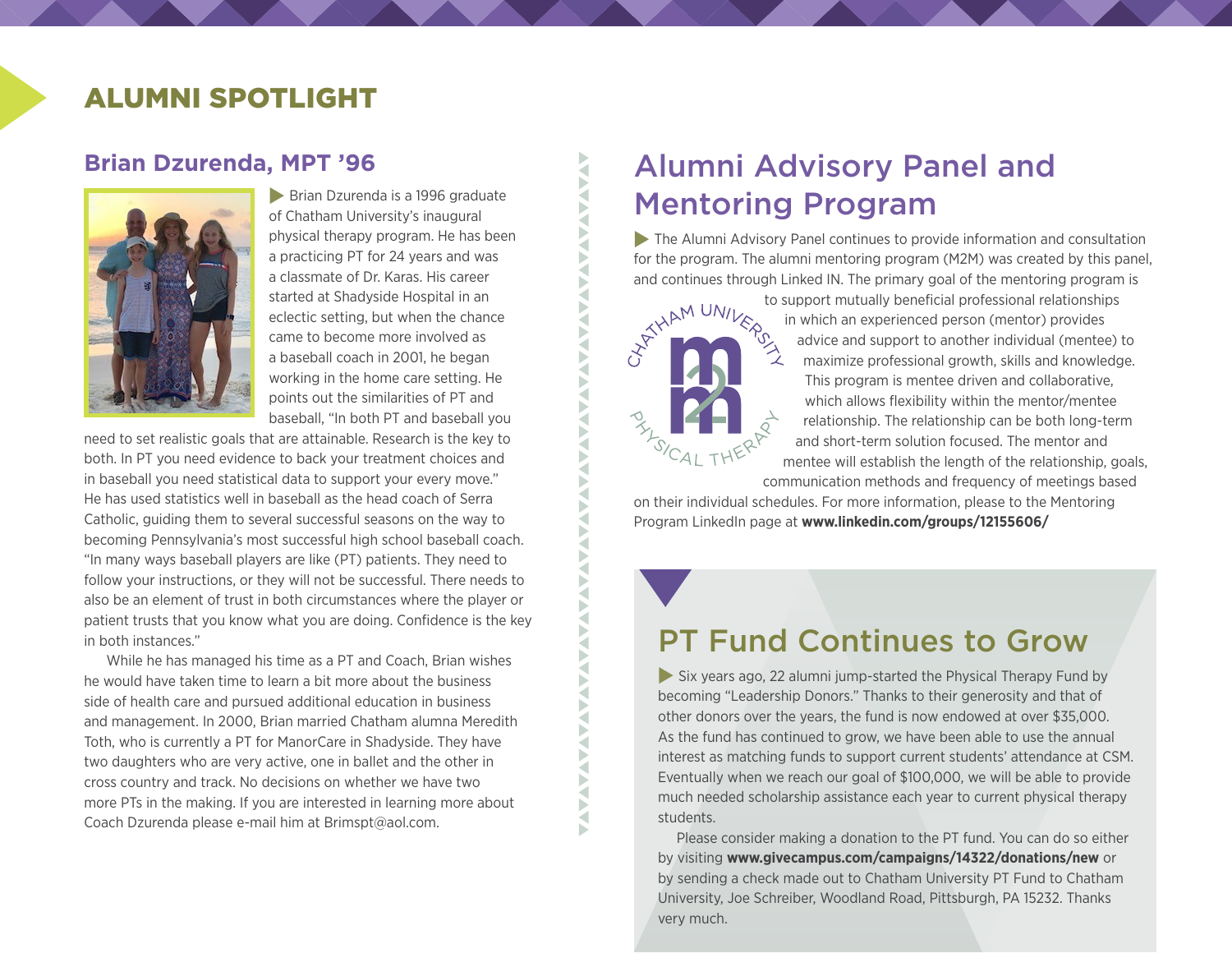

## **Sawhney-Gough: Year 4!**

As you know, Raj Sawhney and Steve Gough created the **Sawhney-Gough Clinical Excellence Scholarship** in 2017. After a blinded review process by the faculty, second-year student Brian Ta was selected as the third recipient of this scholarship this past year. Each year, Raj and Steve commit \$5,000, and we look to alumni support to match this \$5,000 so that we can offer an annual \$10,000 scholarship. This year, Nicole Stout, MPT '98 also generously donated the \$2,000 honorarium for her 2020 APTA Maley Lecture. Nicole's lecture focused on using research to change the way we treat individuals with cancer. You can watch the lecture at [www.apta.org/article/2020/06/24/maley-lecture-cancer](https://www.apta.org/article/2020/06/24/maley-lecture-cancer-rehabilitation-insights-on-the-future-of-our-practice)[rehabilitation-insights-on-the-future-of-our-practice](https://www.apta.org/article/2020/06/24/maley-lecture-cancer-rehabilitation-insights-on-the-future-of-our-practice).

To make a donation to the scholarship fund, visit **[www.givecampus.com/](https://www.givecampus.com/campaigns/5097/donations/new) [campaigns/5097/donations/new](https://www.givecampus.com/campaigns/5097/donations/new)**. You can also contact [jschreiber@chatham.edu](mailto:jschreiber@chatham.edu) or Julia Homa, special projects manager in the Office of University Advancement, at [j.homa@chatham.edu.](mailto:j.homa@chatham.edu)

#### 

## **Brian Ta:** 2019-2020 Sawheny-Gough Scholarship Winner

Hello dear Chatham alumni,

My name is Brian Ta. I decided to pursue a career in physical therapy because of my interest in physical rehabilitation and the role PTs have as educators and health advocates. I completed my undergrad at the University of California Davis, and dabbled in athletic training, personal training, and strength coaching before choosing to pursue my Doctorate of Physical Therapy at Chatham. My clinical experiences include Novacare in Allison Park, West Penn Hospital acute care, Pivot Eastside, and will soon include UPMC Shadyside acute care.

I am honored to be this year's recipient of the Sawhney-Gough Clinical Excellence Scholarship. This scholarship is a testament to Dr. Sawhney and Dr. Gough's commitment to investing in the future,

which I am proud to be a part of. I would like to extend my deepest gratitude to everyone in the Chatham DPT community who supported this award and helped make this scholarship possible. I would also like to dedicate this award to my late father, Randy Giang Ta, whose immigrant hustle and lifelong frugality made graduate school an option for me to begin with.

The chaos and uncertainty that is the year 2020 has made it difficult to envision my future career goals, but I am thrilled to learn about what this profession has to offer and I look forward to exploring what I can offer in return.

Go Cougs, Brian Ta

#### **Dr. Raj Sawhney Retires**

 $\blacktriangleright$  The Musculoskeletal PT class proceeded like no other in the summer of 2020. A switch to PBL on Zoom, masking up for labs after a long pause of in-person classes…and the final lesson taught by Dr. Raj Sawhney.

Dr. Sawhney joined the Chatham PT program in August 1994. He, along with Drs. Steve Gough and Pat Downey, originated the foundational and clinical musculoskeletal curriculum. With his easy demeanor, enormous knowledge base, and unparalleled expertise, Dr. Sawhney has enlightened and inspired every PT cohort since that time. Furthermore, his company has been an outstanding clinical partner for the program, providing high quality lab assistants and many clinical education opportunities.

Dr. Sawhney provided additonal support to the PT program by starting, with Dr. Gough, the Sawhney-Gough scholarship fund in 2017. Each year the fund provides a scholarship to a current student.

> The topic of Dr. Sawhney's final class session involved case discussions of various LE pathologies. Drs. Schreiber, Downey, Perry, and Jamison spoke about his contributions to the program and the profession. The Class of 2021 presented him with a unique pair of socks, as tribute to his signature piece of apparel. The new retiree plans to continue clinical practice on a very limited basis, and resume traveling the world. Best wishes to Dr. Sawhney!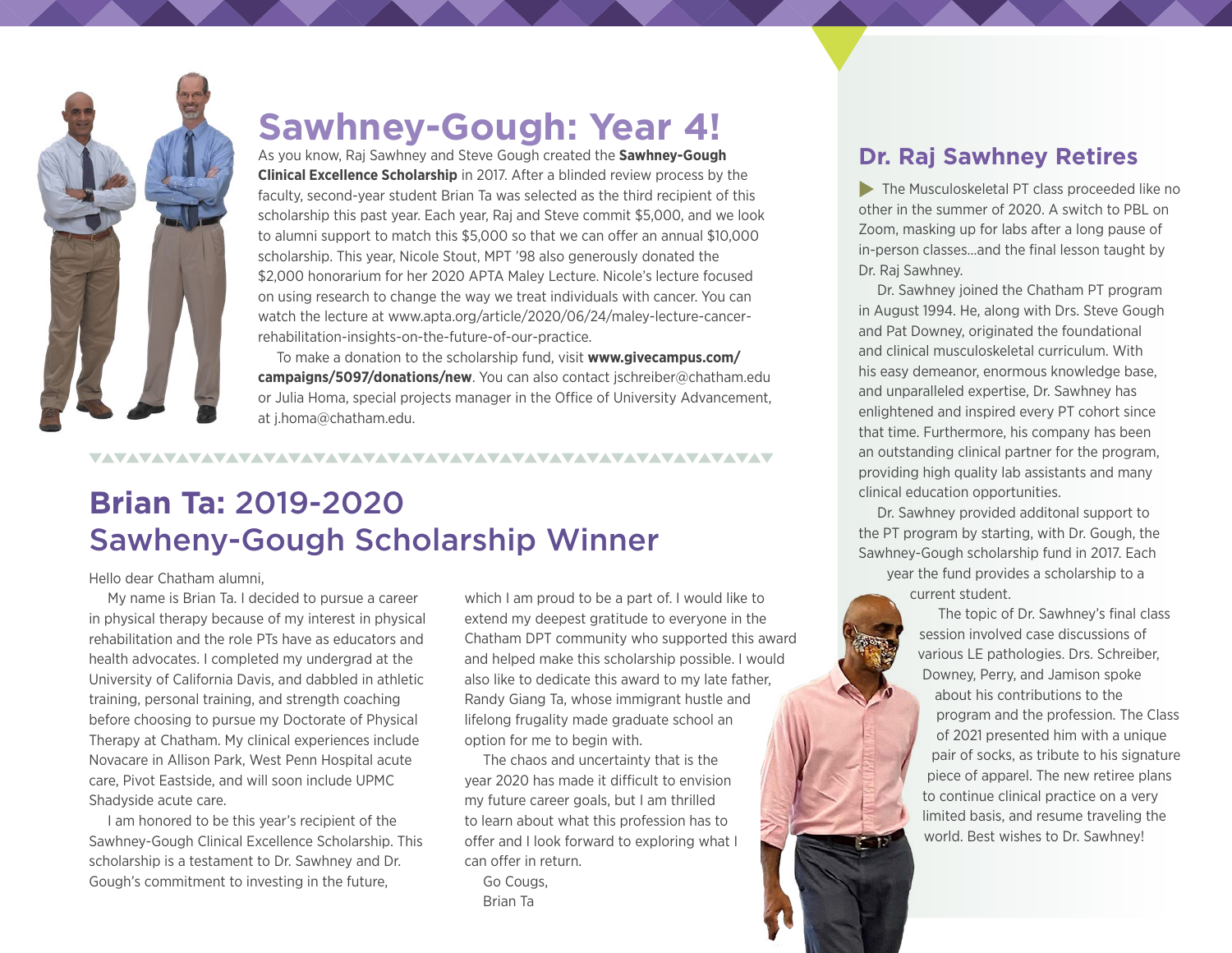## STUDENT SPOTLIGHT

# **Systematic Review Projects, Class of 2019**

| Jess Harper<br>Ben Geierman<br>Evan Tyger<br>Alexis Castro                       | The Effectiveness of Dry Needling as a Physical<br>Therapy Intervention in Patients with Acute Shoulder<br>Pain                                                                     |
|----------------------------------------------------------------------------------|-------------------------------------------------------------------------------------------------------------------------------------------------------------------------------------|
| Gabby LaMarca<br>Lauren Thompson<br>Alli McLaughlin<br>Ryan Starne               | What is the effectiveness of ankle joint mobilizations<br>as a physical therapy treatment on individuals<br>with acute, subacute, and chronic ankle sprains: A<br>systematic review |
| Greg Lydon<br>Collin Smay<br>Matt Craven<br>Jake Hixson                          | What are the biomechanical effects and overall<br>effectiveness of exercise programs aimed at<br>prevention of ACL-injuries?                                                        |
| Jenny Lake<br>Samantha Kollar<br>Andrea Mick<br>Julie Sealy                      | What is the effectiveness of physical activity<br>interventions in reducing the likelihood of obesity in<br>children and adults with myelomeningocele?                              |
| Joe Bello<br>Megan Carabotta<br><b>Brittany Santone</b><br><b>Madison Leiser</b> | What is the Effectiveness of graded exercise and<br>graded exposure on chronic LBP?                                                                                                 |
| Jacob Sterner<br>Duran Orsi<br>Karan Shah<br>Rachel Collins                      | <b>Effectiveness of Continuous Passive Motion Therapy</b><br>and Exercise Compared to Exercise Alone following<br>Total Knee Joint Replacement: A Systematic Review                 |
| Kristen Broadt<br>Aimee Campbell<br>Sandy Federico<br>Jared Krater               | What is the effect of physical therapy on the<br>biomechanical factors and risk of lower extremity<br>injury in runners?                                                            |
| Kelsey Altman<br>Sean Crandell<br>Julie Van Horn<br>Olivia Zeiler                | Is cardiovascular training effective in improving<br>memory and cognitive functioning in older adults?                                                                              |

| Cody Nail<br>Caleb Sliter<br>Nick Schrader<br>Nate Spahr           | Effects of High Intensity Interval Training versus<br>Moderate Intensity Continuous Training on individuals<br>with Coronary Artery Disease, a Systematic Review |
|--------------------------------------------------------------------|------------------------------------------------------------------------------------------------------------------------------------------------------------------|
| Dana Colonese<br>Lina Vassilleva<br>Emma Bittner                   | Thoracic Outlet Syndrome - Can We Diagnose It<br>and Effectively Treat It? A Systematic Review of The<br>Evidence                                                |
| Bobbie Sue Kist<br>Tessa Sova<br>Korin Wengryn                     | The Effects of Mindfulness-Based Therapy on Chronic<br>Low Back Pain: A Systematic Review                                                                        |
| <b>Tyler Lotz</b><br>Athena Withrow<br>Amber Spear<br>Erica Fisher | The efficacy of graded exercise in the treatment of<br>post-concussion syndrome in the adult population: a<br>systematic review                                  |



#### **2019 Physical Therapy Program Awards**

**Potential for Professional Excellence Award** Jacob Centra (center) Gabrielle LaMarca

**Faculty Commendation** Joseph Bello (left)

**Peer Recognition Award** Nate Spahr (right)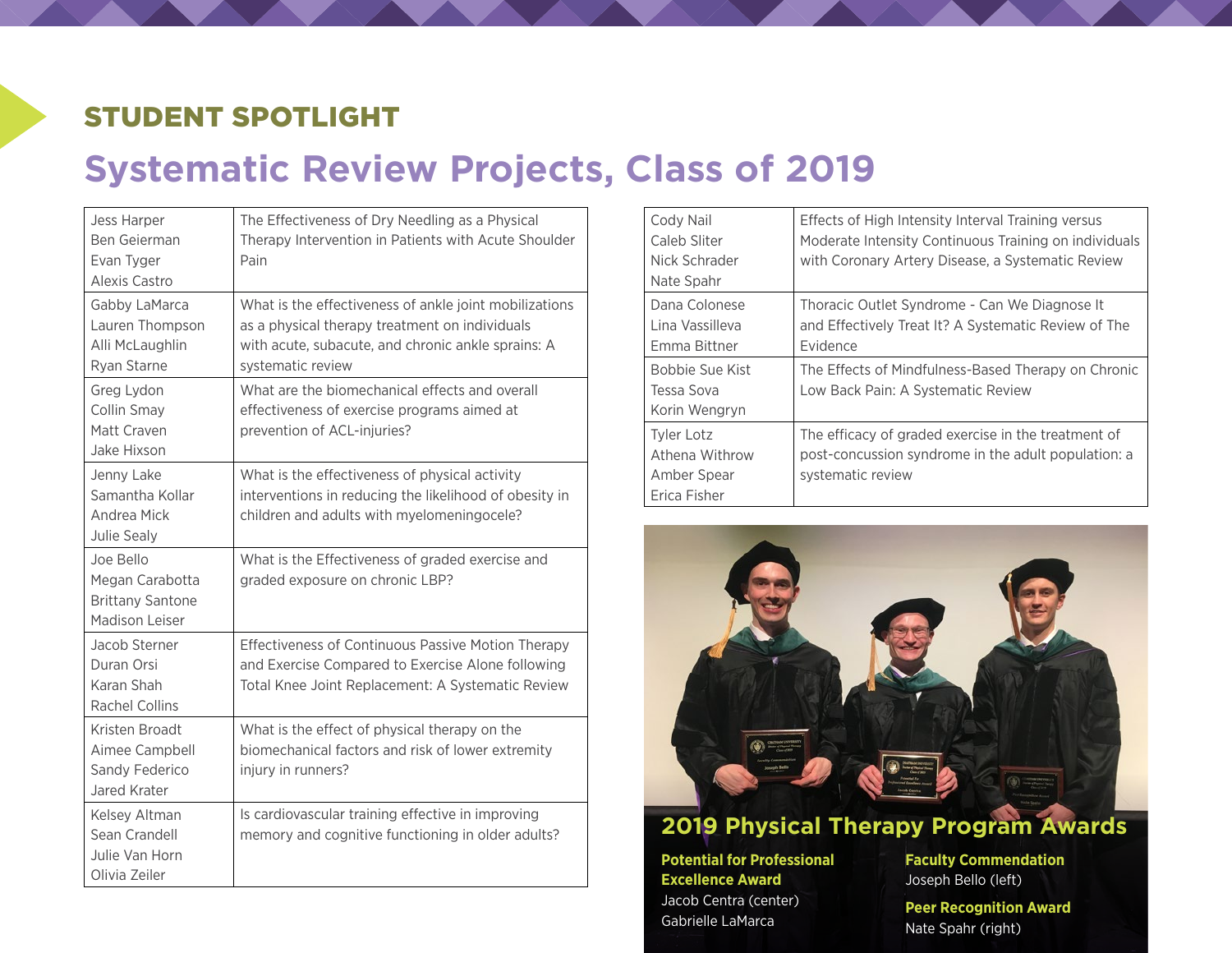## STUDENT SPOTLIGHT

# **Class of 2020**

It's been a peculiar year for Chatham's DPT Class of 2020. COVID-19 threw some curveballs at us earlier this year, but the Chatham Community has come together and adapted to these unprecedented times. One morning, Dr. Schreiber came into our neuro class and provided some updates on the evolving COVID-19 situation and the potential implications that it may have on our program. About four short hours later, the situation escalated quickly, and we learned that we will be going virtual for the foreseeable future. Dr. Perry and the faculty were quick on their feet and decided to frontload much of the remaining lab work that we could not do virtually. We got through much of the curriculum but had to make up some lab time and our final practical after completing our next term. Our class finally was able to complete all didactic coursework and we are now spread out across the country for our clinical experiences.

Prior to the quarantining, social distancing, and mask-wearing, our class was able to participate in several of the same hands-on experiences that previous classes have had including service learning/volunteer opportunities at places such as Safety for Seniors, The Woodlands and Bethany Hospice; working with amputees at Encompass Health Rehabilitation Hospital of Harmarville; and working with kids at places such as Western PA School for Blind Children. The Chatham community has also continued to participate in community service events/programs such as Out of the Darkness walk for suicide awareness, Go Baby Go, and Graduates Go Green. Lastly, I'll leave you with some great news. In late May, we learned that our program has been re-accredited for ten years! I know a lot of hard work went into the accreditation process and it speaks volumes about the Chatham DPT program's faculty, students, and alumni. I'm sure I can speak on behalf of all of the faculty and my classmates when I say it is a HUGE relief. With graduation and the NPTE right around the corner for this group of young professionals, we are all eager and excited to take on the world and make a difference in the lives of many!

Jeff Keegan, DPT Class of 2020 President



The Class of 2020, still learning in the pandemic!

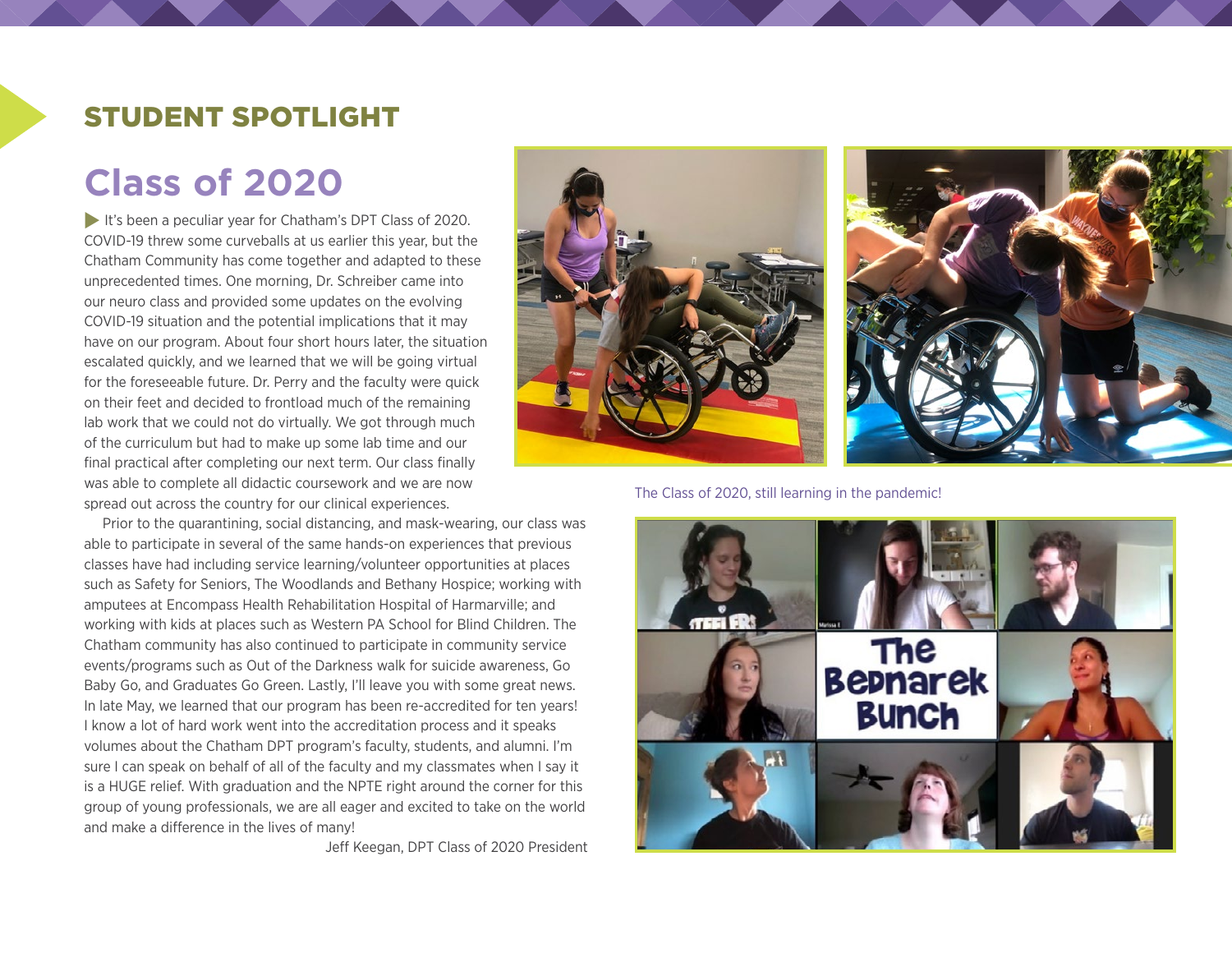### STUDENT SPOTLIGHT



# **Class of 2021**

 $\blacktriangleright$  As we near the end of our first clinical experience, the Chatham DPT Class of 2021 can look back on the last year and feel proud of this accomplishment. The COVID-19 pandemic has undoubtedly re-shaped the lives of people all over the world, and it should be no surprise that it has affected student life as well. While we shouldn't minimize the life-altering events of job loss, eviction, or loss of life, we should maximize the opportunity we have being physical therapy students and the contributions we make inside and outside of the classroom.

Over the past year, students have been involved in fundraising, volunteering, and various leadership roles to further enhance the relationship between the community and the physical therapy profession. Some

Casting week

of these contributions include raising hundreds of pounds of food for the Greater Pittsburgh area, as well as being leaders for "Go Baby Go!" where students help modify toy cars for children with mobilityimpairments. Additionally, we have students regularly attend local PPTA meetings in order to maintain the standard of Chatham DPT evidence-based practice. These accomplishments would not have been possible without the support of the DPT faculty and staff. It is through their hard work and dedication that we, as students, can continue to learn and maintain the standard of excellence in the classroom and the clinic. Chris Bradley DPT 2021 Class President

# **Grand Rounds**

**Chatham University's Physical Therapy Grand** Rounds Series will continue its fall, spring, and summer schedule, adapting for the foreseeable future by offering the presentations via Zoom. This is a convenient way to hear great information for CEUs, although we understand you will miss the bagels. Our alumni and clinical instructors are especially welcome.

Our fall topic is *"Thinking Up: Innovating Care Delivery and the Patient Experience in Post Actute Care"* by Dr. Joe Brence. It will be a live Zoom event October 20 from 6:00–7:00 p.m.

Our most recent presentations have included Dr. Helena Pingree discussing concussion and post-traumatic vestibulopathy and Dr. Michael Fronczek presenting a case utilizing blood flow restriction in rehabilitation.

Grand Rounds presentations are announced on our program webpage at [chatham.edu/](https://chatham.edu/academics/graduate/physical-therapy/resources-for-partners.html)dpt > Resources & Partnerships. If you would like to be included on the e-mail invitation list or would be interested in presenting a Grand Rounds Patient Case, please contact Dr. Steve Karas ([skaras@](mailto:skaras@chatham.edu) [chatham.edu\)](mailto:skaras@chatham.edu).

A link to Grand Rounds will be at chatham.edu under the CAMPUS EVENTS tab. If you attend, please e-mail [mselewitz@chatham.edu](mailto:mselewitz@chatham.edu) so we can provide you with a CEU certificate. We hope to be back at the Eddy Theatre as soon as we are able.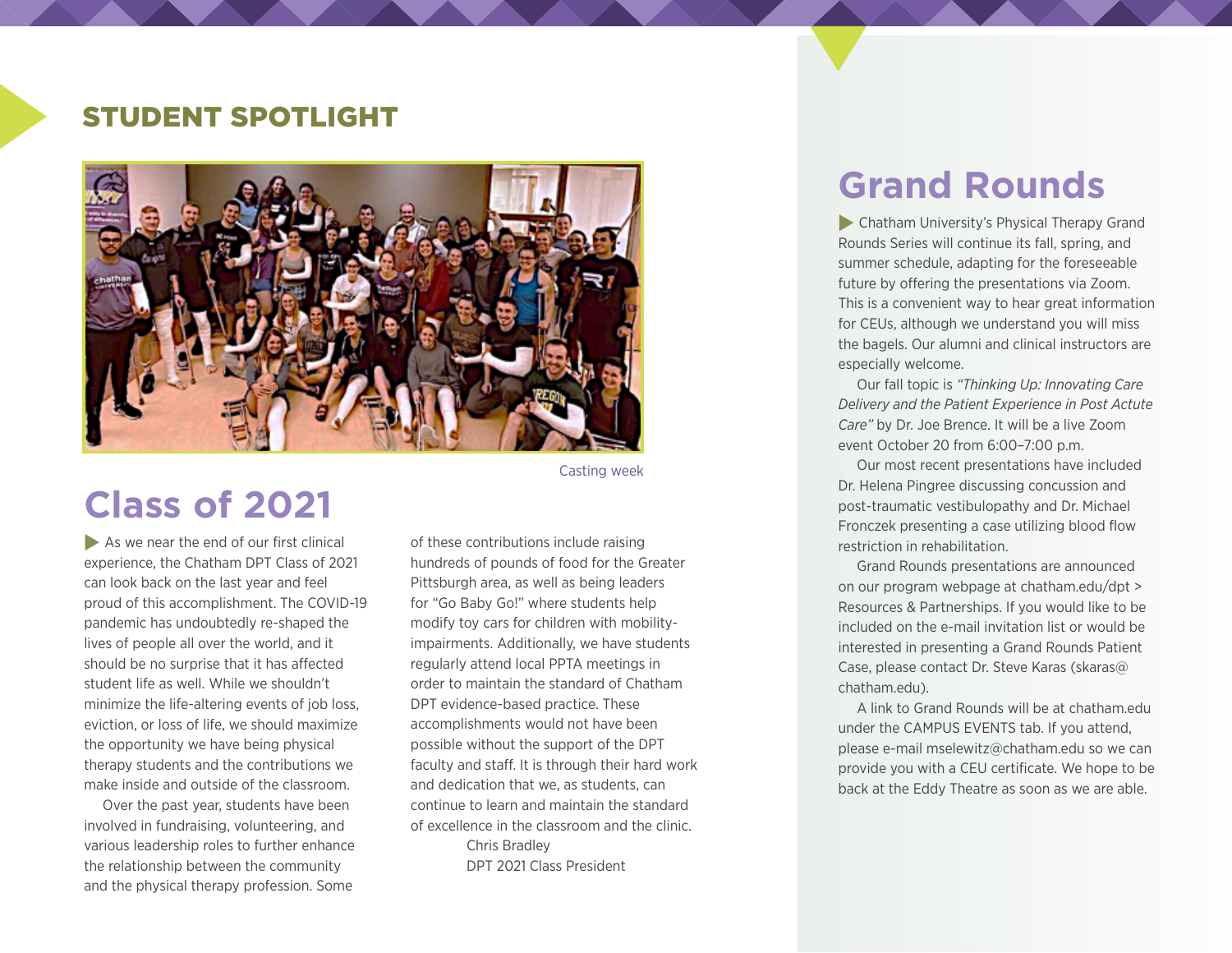# **Go Baby Go Update**

from Club President Lynne Gillott

 $\blacktriangleright$  The 2019-2020 Chatham University GoBabyGo! Club year was one for the books! With the help of our new occupational therapy student club members, we were able to put on a total of three events—two in the fall of 2019 and one socialdistancing event in the summer of 2020 —for ten wonderful kiddos with varying mobility deficits.

Our first event was held in August and followed the traditional layout of a GoBabyGo! event. Approximately two days before the event, a group of PT and OT students congregated at Chatham Eastside to build the cars and to troubleshoot any unforeseen challenges prior to the morning of the event. Bright early that Saturday morning, the cars were tested once again, decorations were hung, and things were set for the arrival of four incredible families and their special kiddos. Within minutes of receiving and decorating their cars with fun stickers, the new drivers took their mark and drove up and down the Eastside hallways. It was truly a memorable experience for all!

In September 2019, GoBabyGo! co-presidents Lynne Gillott and Michaela (Golden) Hughes attended the 2nd Annual Assistive Technology Makers' Fair in Monroeville, PA to speak with a number of professionals in the area about the organization. The co-presidents were able to promote the club and develop connections with various other organizations to increase support and awareness of resources within the Pittsburgh area.

Just a few weeks later in November 2019, the GoBabyGo! team took on a new, exciting event that had never been done before. With the collaboration, help, and support from Fox Chapel School District, approximately ten club members headed off to Dorseyville Middle School for an

unforgettable event for an unforgettable little one. With the help of 15 STEM middle school students and the Dorseyville staff, the group built and adapted a power wheels car for a special kiddo from the area. The group decorated the car so beautifully and made the new set of wheels a perfect fit. At the end of the event, much to our surprise, the middle



school staff and students presented the club with a very generous check that allowed us to expand our recipient list. The club is so grateful for the hard work of Dorseyville Middle School and for the opportunity to work so closely with their students to make this dream event a reality.

Despite unprecedented circumstances, the show had to go on! In August 2020, the GoBabyGo! team took on social-distancing and held a safe, outdoor drive-up event for five wonderful families. With the help of both PT and OT students, as well as the kind donations from Dorseyville Middle School, children and their families traveled from all over to receive their cars and take them for a test drive around the Eastside parking lot. All possible precautions were taken, as masks were mandatory, families and club members were socially distanced, and cars were disinfected a multitude of times prior to being taken home. While different from our typical events, fun was had by all and memories were made that will last a lifetime!

We would like to thank all who have helped to make these events possible. With the help of so many, we have been fortunate enough to restore the gift of mobility to a number of amazing children and their families. Your support and kindness is more than appreciated! We are looking forward to seeing what this year will bring under the leadership of new club co-presidents Megan Zugger and Emma Stine!

- **For more info,** visit [www.facebook.com/](https://www.facebook.com/chathamGBG/?ref=page_internal) [chathamGBG/?ref=page\\_internal](https://www.facebook.com/chathamGBG/?ref=page_internal)
- **Sparkt Interview:** [sparkt.com/students-give](https://sparkt.com/students-give-special-needs-children-the-gift-of-mobility)[special-needs-children-the-gift-of-mobility](https://sparkt.com/students-give-special-needs-children-the-gift-of-mobility)
- **Porseyville Middle School Event: [www.youtube.](https://www.youtube.com/watch?v=ZpuhzHOhnYY)** [com/watch?v=ZpuhzHOhnYY](https://www.youtube.com/watch?v=ZpuhzHOhnYY)
- r**WPXI:** [www.wpxi.com/video/?id=REI5DO7NYTQ](http://www.wpxi.com/video/?id=REI5DO7NYTQP6IFXAFSNXDUYFA) [P6IFXAFSNXDUYFA](http://www.wpxi.com/video/?id=REI5DO7NYTQP6IFXAFSNXDUYFA)